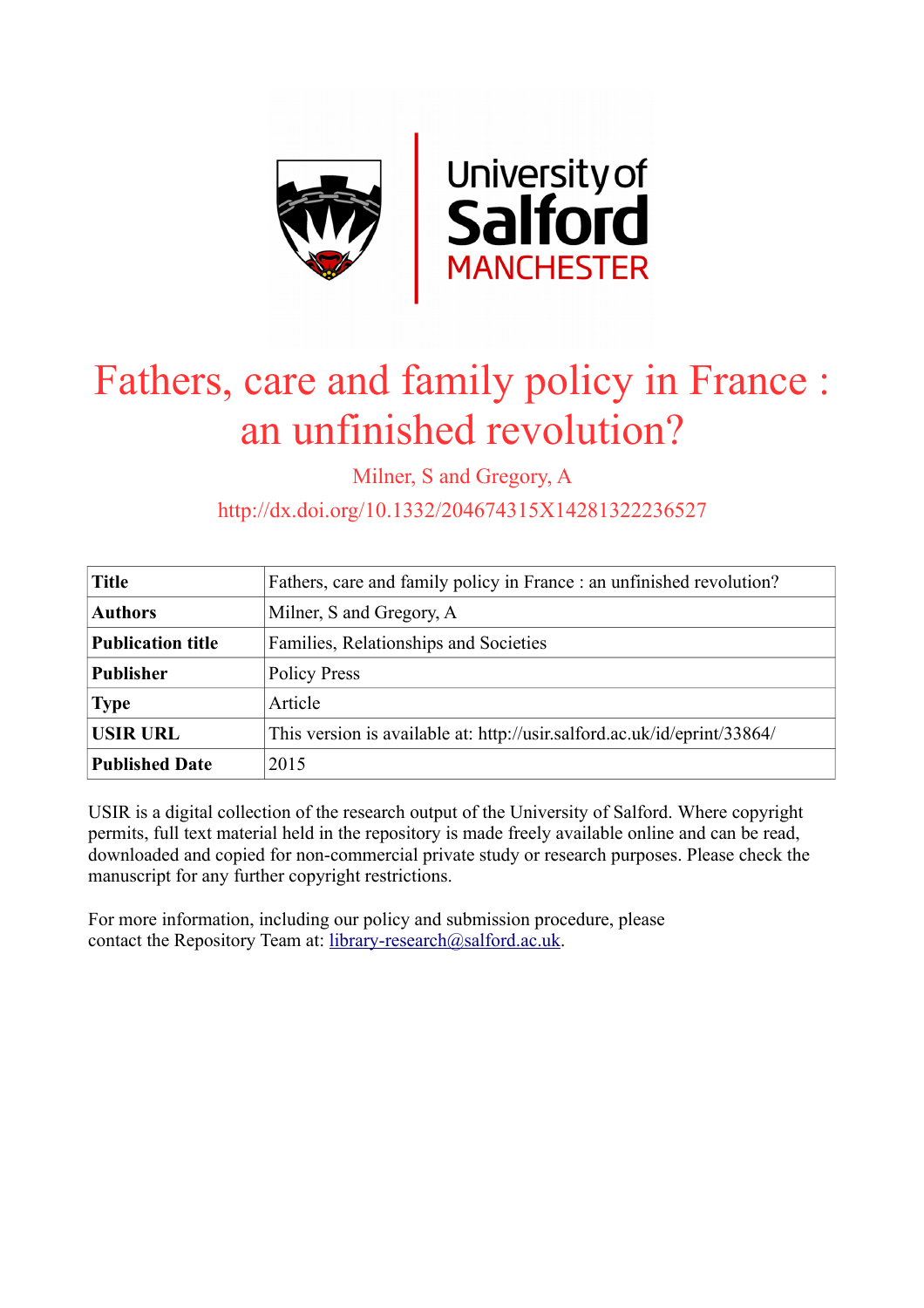## **Fathers, care and family policy in France: an unfinished revolution?**

## **1. Introduction**

In March 2013, the French socialist government announced a reform of the country's distinctive extended parental leave, following extensive and difficult negotiations with social partners and family advocacy groups. The new law, adopted in September 2013 and described by the government as one of its 'landmark' defining policy innovations, was presented as a means of encouraging more fathers to take advantage of post-birth leave from work, and thereby reducing France's excessive focus on motherhood ('hyper-maternalisation': see Castelain-Meunier, 2005) which is widely held to entrench traditional gender roles. However, the measure was criticised by many feminist and fathers' rights campaigners as both inadequate to address gender inequalities in childcare, and potentially worsening the situation of working-class mothers and their households.

The 2013 law on 'shared childcare' leave provides a timely opportunity to review the highly contested politics of fatherhood policies in France, a decade after the landmark extension of paternity leave by the 'plural left' government in 2002. We have earlier argued (Gregory and Milner, 2008) that France constitutes a distinctive fatherhood regime in the midst of a process of change. In this process of change, policy actors refer explicitly to other national models, notably the Swedish 'obligatory fatherhood' regime (see Duvander et al, 2010) and also to Germany's relative success in achieving reform and raising its position in gender equality indices in a very short time. However, France's own process of change displays a high degree of path dependency. Nevertheless, a combination of societal modernisation and political reflexivity has opened up a space for individual and collective agency (Gregory and Milner, 2012a).

The term 'fatherhood regime' denotes a bundle of rights and responsibilities defining fathers and fathering in law and seeking to shape the behaviour of individuals and households (Hobson and Martin, 2002). The nature of the rights and responsibilities will vary according to each specific regime, according to the intentions of legislators and other law-makers (such as judges) but these tend to cluster around rights of fathers after couple separation, family benefits and the tax-welfare nexus (including any expectations that fathers should contribute to children's upkeep after separation), explicit parenting support for fathers, and targeted measures to support working parents such as paternity leave. Work on fatherhood regimes posits that the institutional framework for fatherhood matters and that contemporary fathering practices are located within two triangles: that of the state, market and family; and that of the father, mother and child/ren, and moreover that there are contradictory elements in both (see Hobson, 2014).

This article focuses on the last element of the French fatherhood regime as listed above, that is, support for fathers at work, as this is the policy area which has driven change in recent years. In this France corresponds to a more general pattern of change in rich western countries away from the male breadwinner model towards the adult worker model in which both parents remain in the labour market (Ferragina and Seeleib-Kaiser, 2013; Gornick and Meyers, 2008; Lewis, 2006). Such a shift in labour market and caring behaviour is generally held to require supportive policies which provide assistance to parents whilst they withdraw temporarily from paid employment following childbirth or at other times during their children's development but also enable them not to lose the link with the labour market altogether, that is, a corresponding shift in family policies away from cash transfers and towards support for leave policies and childcare provision (Thévenon and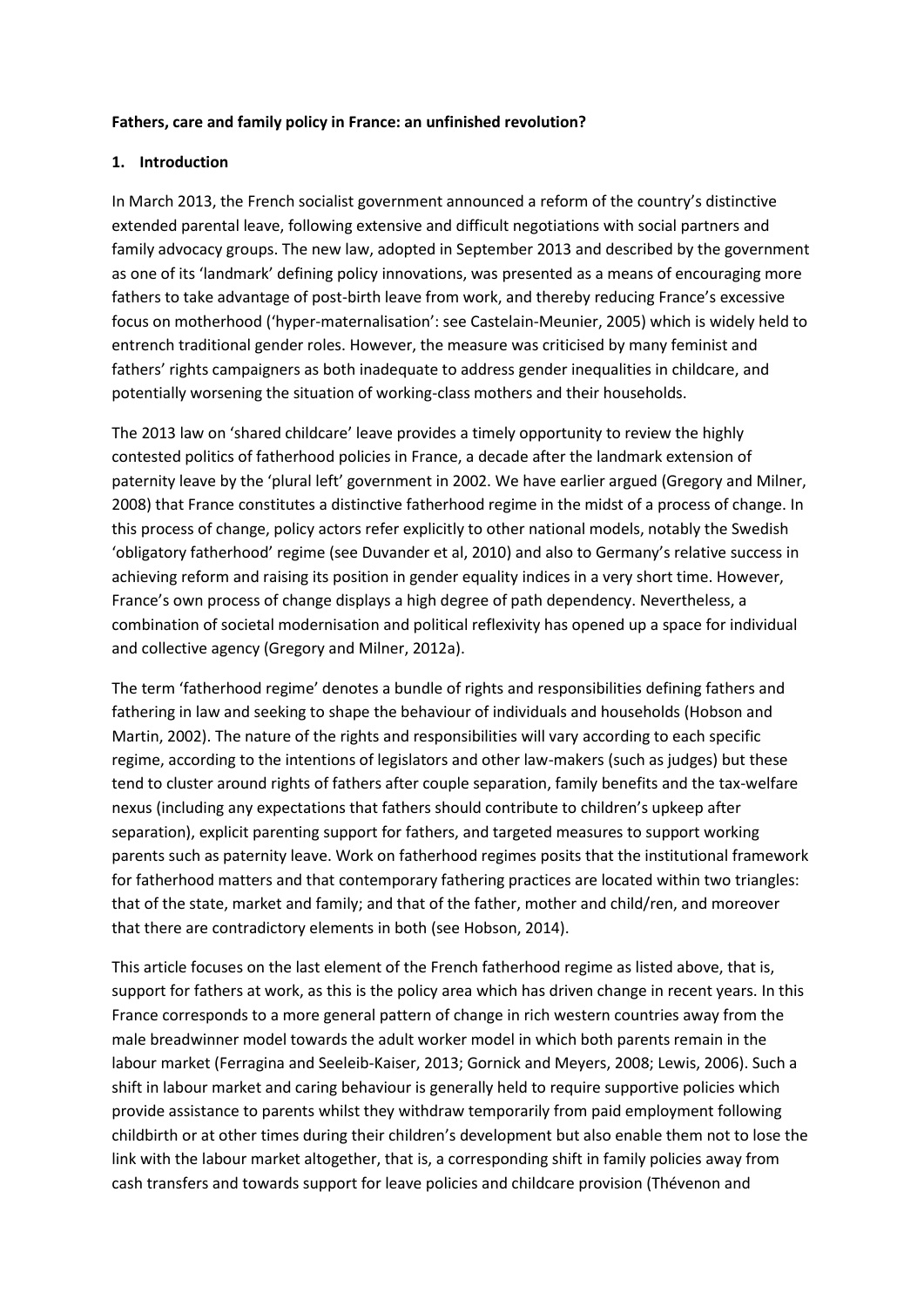Gauthier, 2011). Just as some policies – household rather than individual taxation, long maternity leave, and limited public childcare provision - are seen to encourage the choice of a male breadwinner, female carer (or female part-time carer) model (Cooke and Baxter, 2010), so too employment-focused family policies can support more gender-equal behaviour through individual tax regimes, leave policies and childcare provision (Brighouse and Wright, 2009). We have also argued (Gregory and Milner, 2008) that working time needs to be taken into account when discussing men's capability to balance work and family life (see also Gregory and Milner, 2012b; Hobson, 2014).

Although as noted a broad policy shift in this direction may be identified in rich western states, it takes on different forms and policy change has been uneven, in line with the idea of an 'incomplete' revolution in family roles and relationships (Esping-Andersen, 2009). Although women's employment patterns have come increasingly to resemble those of men, the corresponding shift in gendered division of responsibilities has followed a slower and more disrupted rhythm of change, prompting observers to highlight uneven and sometimes stubborn processes of 'lagged adaptation' (Gershuny et al, 1994). Changes in family policy take place on several levels, including cultural, ideational and attitudinal as well as material (Mätzke and Ostner, 2010), and there may be considerable time lags in the process whereby change at one level influences change in another (Pfau-Effinger, 2005, 2012). Institutions matter, too, and are likely to provide powerful explanations for variety in the pace and form of change as well as sticking-points which may emerge in processes of change. For example, a key component of leave policies which strongly determines uptake is replacement levels of statutory payments (Moss, 2013; Ray et al, 2010) but there is likely to be significant policy resistance to increases in replacement levels in liberal market economies or other forms of residual welfare state such as Mediterranean family-care-based regimes (Cooke and Baxter, 2010).

This article reviews the impact of the 2002 extension of paternity leave and the process of reforming France's long parental leave, with the aim of identifying the levers of change and sources of resistance to change. France provides a useful case study because of its traditionally distinctive family policy, based on conservative support for childbirth or natalism, with generous family benefits and explicit support for larger families. Its welfare system is characterised by a high degree of horizontal distribution, that is, support for households with children (see e.g. Levy, 2005). Family policy is highly institutionalised which gives public prominence to pro-natalist family advocacy groups. At the same time, a strong push for gender equality has emerged at key times to inflect the direction of family policy (Commaille, 2001). Particularly influential in this respect has been a more or less institutionalised nexus of academics, campaigners and feminist politicians which at certain times has created the conditions for a specific form of 'state feminism' (Mazur, 2007).

Support for working parents, or a policy of 'reconciliation of work and family life' aimed principally at mothers, explains at least in part a relatively high fertility rate. In 2011, at 2.01, the fertility rate exceeded the replacement rate of 2.0 for the fourth consecutive year, and although it dropped slightly in 2012 to 2.0 it remained relatively high in European comparison. Between 2008 and 2012 France had the second-highest fertility rate in the EU, behind Ireland (Moss, 2013; SPSS, 2013). However, the means of supporting working mothers focused largely on childcare provision (Fagnani, 2012; Fagnani and Math, 2011), with relatively little attention to gender equality in the domestic sphere. The persistent tension between conservative natalism and gender equality helps to explain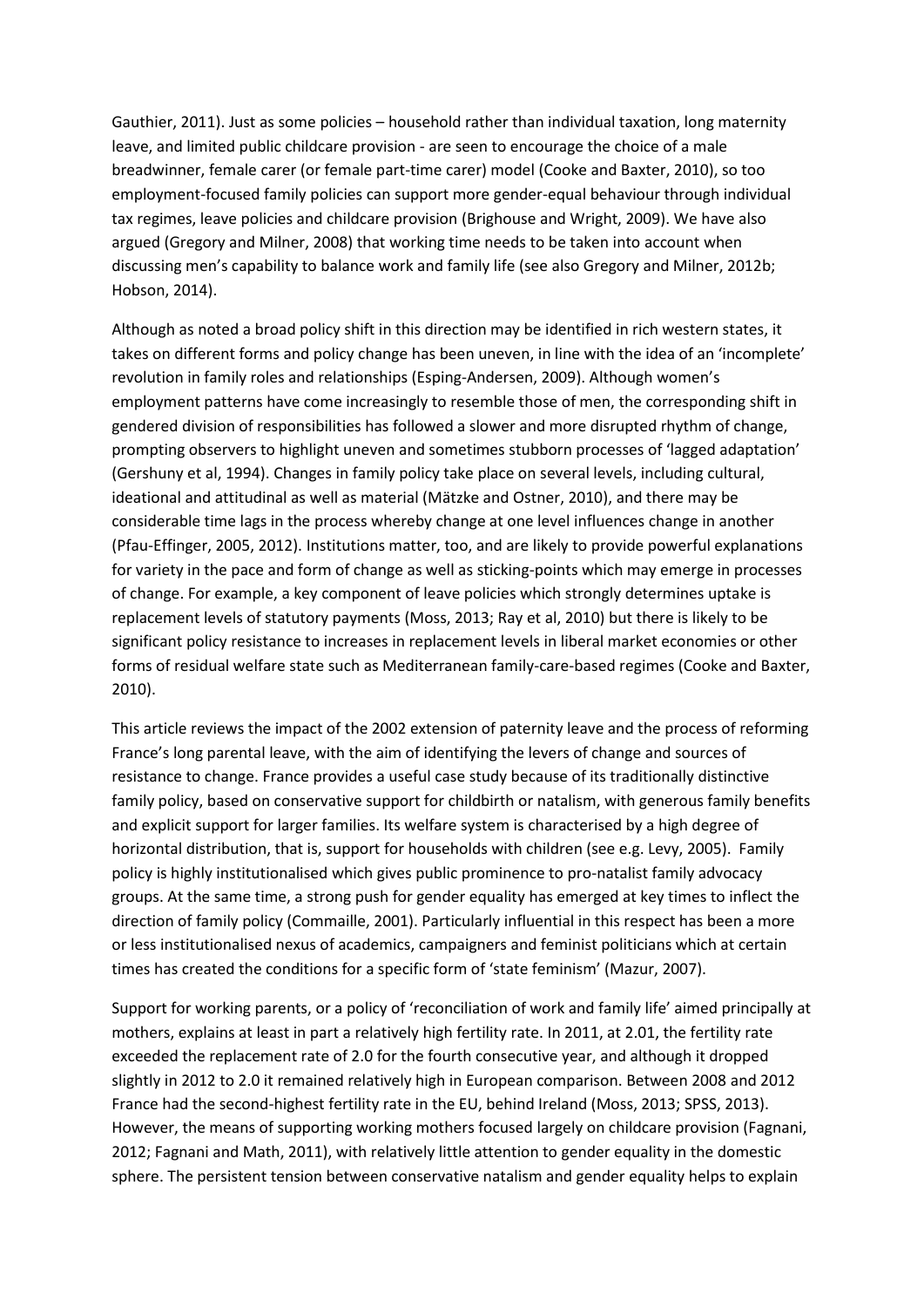both France's weak fatherhood regime and also the recent, but hesitant, shift towards stronger fathers' rights.

As will be explored further in this article, these tensions raise wider questions about what constitutes 'fatherhood policies' aimed at enabling fathers to achieve a better balance between work and family life, as surveys increasingly indicate that they wish to do (Gregory and Milner, 2012b). Redressing the imbalance between men's and women's patterns of paid employment and domestic care is central to any programme of gender equality, and yet relatively little attention has been paid in public discourse and policy outputs to men's work-life balance compared to that of women's. Locating men in the 'work-life nexus' cannot simply be a matter of applying the same policies as those thought or found to help women to negotiate paid employment and motherhood , but must take account of men's pre-existing behavioural orientations and must also tackle societal expectations of men's roles (McDonald and Jeanes, 2012) and implicit gender-coding of norms and policies, in order to increase their sense of entitlement to supportive measures (Hobson, 2014).

These wider questions are discussed further below with specific reference to the French case where a traditional 'hyper-maternalisation' of family policy may be expected to constitute a powerful constraint on the development of 'fatherhood policies' and the emergence of a strong fatherhood regime. This article focuses on paternity leave and fathers' share of parental leave, which form an important part of the employment-related component of fatherhood regimes. Comparative research indicates that paternity leave of at least two weeks' duration helps to increase father involvement and improve child development outcomes (Huerta et al, 2012). We also discuss in the concluding section the relationship between these employment-related rights and other aspects of France's fatherhood regime.

# **2. Paternity leave and the (partial) creation of a new norm of 'involved fatherhood'**

The extension of paternity leave took place in 2002 as the centrepiece of a set of measures aimed at creating a new norm of 'involved fatherhood'. In addition to the three days' leave already available to fathers on the birth of a child, fathers now had the right to eleven days' leave (eighteen in the case of multiple births). In order to access the leave, fathers must notify their employer a month in advance and are entitled to a wage-related benefit funded by the health insurance scheme and administered by the family benefits agency. The extension of paternity leave placed France around half-way along the spectrum of EU member states in terms of generosity of provision, close to countries such as Denmark and Netherlands characterised by leave of around average duration but shorter than the pioneers such as Sweden and lower replacement levels (Moss, 2009).

The measure, hailed at the time as a significant breach in France's mother-centred family policy, was largely successful in 'normalising' fathers' presence at home during the first weeks of a child's life (or arrival in the home, in the case of adoption). From its introduction, take-up of the new paternity leave was relatively high, at around 59% in its first year of existence. It was estimated at around two thirds of eligible employees in 2005 (DREES, 2005) and the constant number of beneficiaries of statutory paternity pay indicates that is has remained around this level since then. Organisational case studies also found that paternity leave is almost taken for granted by male employees,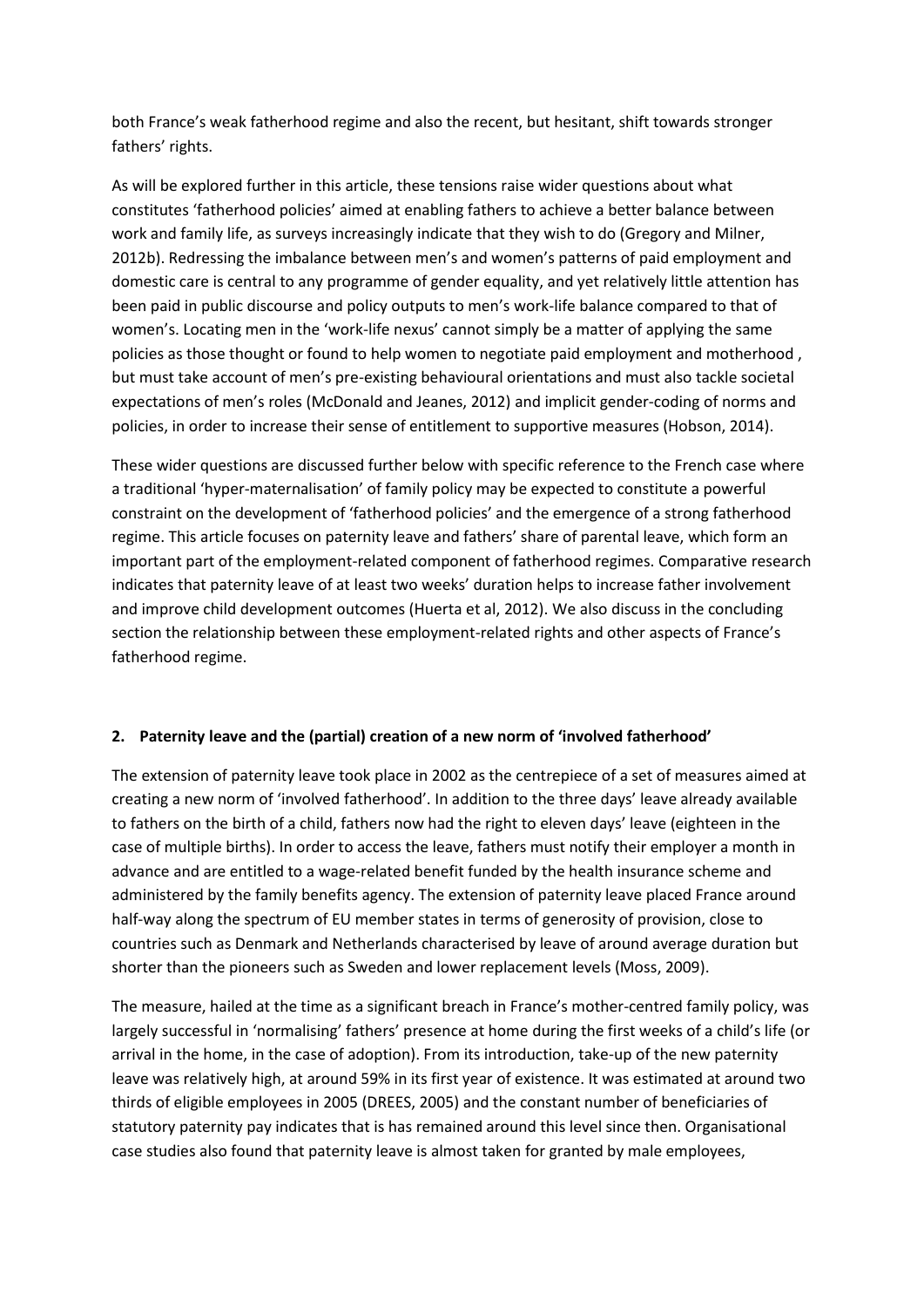particularly those working in larger firms (Gregory and Milner, 2011). Most fathers who take up leave also use the full eleven days (DREES, 2005).

However, the constant rate of take-up also indicates some difficulties for around a third of employees. Whilst paternity leave has become the norm for lower-paid employees, it is less widely used by higher grade employees. This may be because these higher-paid employees are able to access flexible working without having to face the income ceiling of statutory paternity pay, but is also thought to reflect the culture of presenteeism (on which, see Gatrell in this issue) which is widely discussed in management magazines and is thought to be affecting increasing numbers of managerial employees, of whom approximately 60% are men (Pak and Zilberman, 2013; SPSS, 2013), although reliable data are scarce precisely because it is a 'hidden phenomenon' which does not appear in working time statistics.

Because take-up of paternity leave appeared to be limited by such constraints, a proposal was floated in 2011 to make paternity leave compulsory. The idea proved popular in public opinion: 78% of those interviewed by pollsters Ifop professed themselves in favour of compulsory paternity leave (75% of men and 80% of women), with younger respondents more supportive (Ifop, 2011). The idea was launched by the president of the employers' peak association Medef, Laurence Parisot, in an interview with *Elle* magazine (Parisot, 2011). At the same time, and in the context of national social partner negotiations, the equality officer of one of the two largest trade union confederations, the CFDT (Confédération Française Démocratique du Travail), Monique Boutrand, argued that paternity leave should be extended to two months. However, most academics and gender equality campaigners argued that further extension of paternity leave was less of a priority than reform of parental leave.

The employers' association Medef has also sought to encourage 'best practice' policy dissemination on support for fathers at work. Working with the Observatory for Societal Responsibility of Businesses (ORSE), it sponsored a survey of employers' own views and practices on work-family reconciliation for fathers (ORSE, 2010). In 2012, Jérôme Ballarin, head of the Observatory for Equal Parenting at Work and a member of the state's High Commission on Gender Equality, was commissioned to report to government on ways for companies to promote work-life balance for fathers as well as mothers. Ballarin launched a voluntary code of conduct for businesses, based on a range of measures including employer top-ups for higher paid employees wishing to take up paternity leave: for example, at Axa, take-up of paternity leave had risen from 66% in 2009 to 76% in 2011 following the introduction of a full salary guarantee (Ballarin, 2012). Twelve fathers interviewed for the report, who had all made changes to their working time arrangements in order to spend more time with their family, all expressed support for extended paternity leave, as well as for other measures such as reduced working time and the ability to request part-time working, workplace support for part-time and flexible working options, and greater use of working from home. Ballarin's report, based on the views and reports from leading employers, stopped short on precise recommendations for policy-makers, preferring instead to highlight good business practice, but suggested that shorter, better-paid parental leave with a non-transferable portion of postchildbirth leave for fathers would improve fathers' sense of entitlement.

The question of whether to extend paternity leave and/or make it compulsory was still live at the time of the presidential election in 2012. The campaign group Laboratoire pour l'Égalité proposed a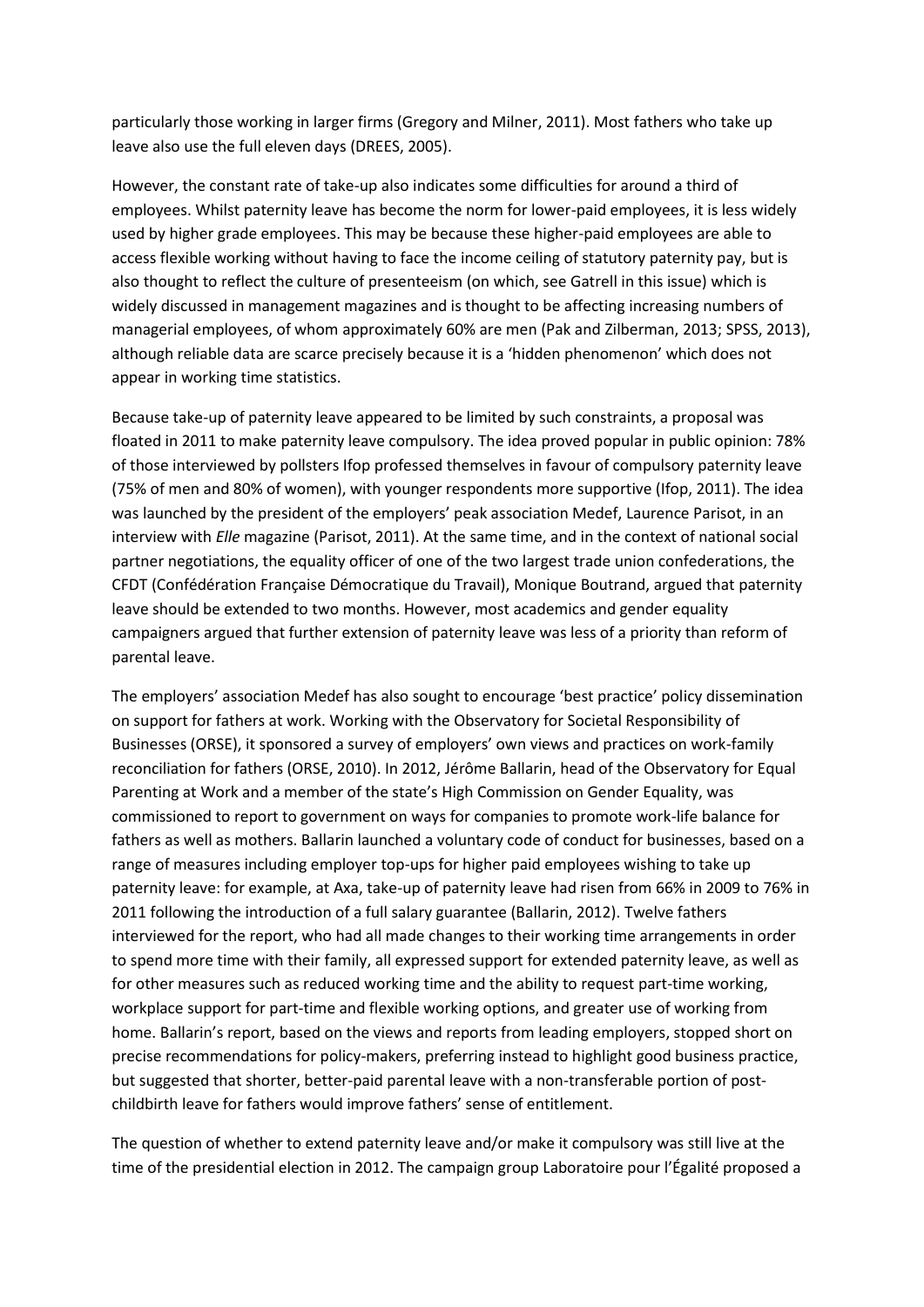'pact for equality' to which the successful candidate, François Hollande, pledged his commitment, and which included four main recommendations. The third of these, on encouraging fathers to share fully in childcare, specified a commitment to extend paternity leave alongside increased public childcare provision by half a million places. However, to date, paternity leave has not been a priority for legislators, who have instead focused on reforming France's long and poorly paid parental leave. In October 2012, paternity leave entitlement was extended from biological fathers co-resident with mothers to include all co-resident partners of mothers, in line with a wider concern about the social policy implications of 'recomposed families' which now account for around 20% of all families in France.

# **3. The tortuous process of reform of parental leave: moving from a male breadwinner to an adult carer model?**

Whereas the 2002 reforms may be seen as a high-point of 'state feminism' characterised by highly institutionalised gender equality campaigners ('femocrats') with access to leading (left-wing) women politicians, the policy environment after 2002 was more fragmented and less coherent in its approach to family policy (Mazur, 2007). On one hand, a new consensus on the need for familyfriendly policies had emerged, whilst the space for policy ideas had also opened out and feminist campaigners were able to continue to operate at many levels. On the other hand, within the relevant ministries a return to more traditional approaches to family policy was evident, whilst women politicians were increasingly sidelined in the 'hyper-presidentialised' political system. Under Nicolas Sarkozy's presidency, the family and social affairs portfolio was led by centre-right Nadine Morano, known for her opposition to same-sex marriage. Incoming president François Hollande kept his election promise of gender parity in his government, but admitted during the campaign that women would not occupy the most powerful ministries (see Murray, 2012). Nevertheless, the combination of two experienced women politicians, Christiane Taubira in the justice ministry and Marisol Touraine in social affairs, in 2012 marked the return to a programme of modernising reform in family law and policy, whilst the symbolic reinstatement of a ministry for women's affairs headed by Najat Vallaud-Belkacem also signalled a new emphasis on gender equality policies.

France's distinctive parental leave has long been the subject of criticism, so the impetus for reform was established some time ago. Cross-national comparative research shows that long parental leave arrangements tend to reinforce 'hyper-maternalisation' since mothers are more likely to withdraw from the labour market than fathers, whose relative income is on average higher (Brighouse and Wright, 2009; Ellingsvæter ,2010; Thévenon and Solaz, 2013). As a result, a trend has emerged in advanced economies towards policies based on a non-transferable portion of leave (Moss, 2013) which, following the Swedish example, is often referred to as the 'daddy quota' of parental leave. The European Union has explicitly endorsed this model, which formed the basis of the social partner agreement leading to the revised parental leave directive in 2010.

In the French case, a long parental leave (of one year, renewable twice) was introduced in 1986 for parents of children under the age of three, but available from the third child only (Parental Education Benefit, *Allocation Parentale d'Éducation* or APE). In 1994, it was extended to parents of two children where the youngest was under three year of age, and also broadened to include a switch from full-time to part-time work as well as full withdrawal from the labour market. In 2004,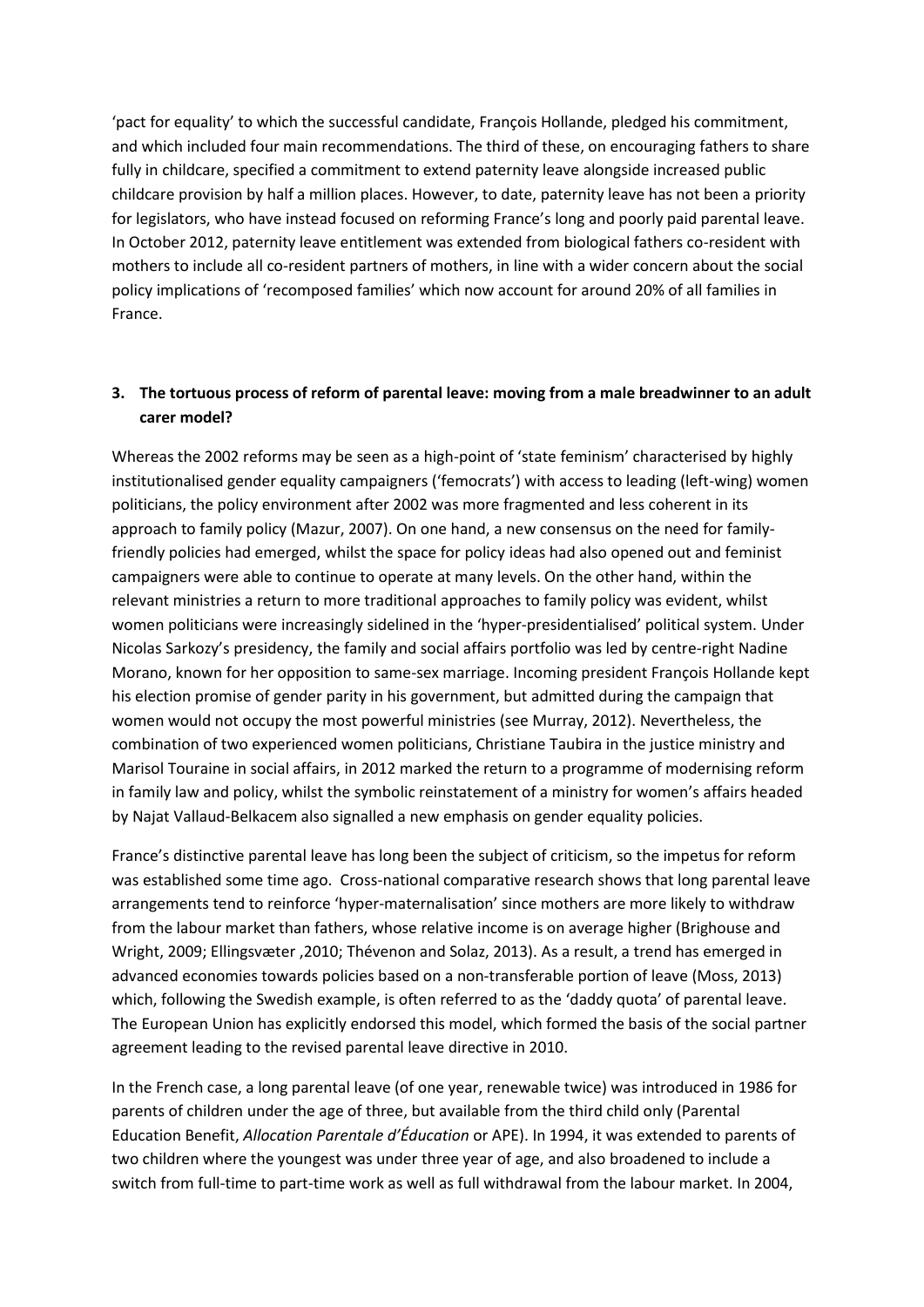parental leave, now renamed CLCA (*Complément de Libre Choix d'Activité*, or Support for Choice in Activity) was made available to parents from the first child, but for a shorter time (six months, renewable once) (Ananian, 2010).

The shorter leave for parents of one child raised again the broader question of the length of parental leave which had been aired for some time because of its gendered impact (Fagnani and Math, 2011; Pailhé and Solaz, 2007). At least 98% of recipients of APE were women. Essentially, the long parental leave amounted to a male breadwinner model whereby women withdraw from the labour market after the birth of children, particularly after the second child. Family policy summits and reports to government (see e.g. Pécresse, 2007) floated proposals to reduce parental leave, make it available to all parents of young children regardless of the size of family, and make leave better paid. These ideas were taken up by incoming President Nicolas Sarkozy, who announced further reform of the CLCA in 2009, with the addition of a new, shorter and better paid leave (COLCA). However, take-up of the new leave was very low and by 2011 fathers' share of leave recipients had increased from 2% to only 4% (Grésy, 2011). Furthermore, feminist campaigners argued that shortening parental leave without measures to reduce childcare costs considerably would have a disproportionate negative effect on lower-paid women, who are the main beneficiaires of CLCA. Subsequent interventions aimed at increasing the number of subsidised childcare places have been too limited to keep pace with rising demand (Fagnani, 2012), let alone address the labour market disadvantage of mothers in low-paid occupations.

Campaigners therefore shifted their focus to the introduction of a 'daddy quota'. Despite an initially favourable response from the right-wing Sarkozy administration (Windebank, 2012), no reform emerged before the presidential election, which instead became dominated by economic aspects of austerity. However, in March 2013, as part of a wider package of measures on gender equality, minister Najat Vallaud-Belkacem announced a new bill to reserve half of the existing six-month parental leave for the second parent, on a 'use it or lose it basis', for those expecting a first child. Longer leave entitlement of up to two and a half years will still apply to mothers expecting a second or third child, whilst fathers will be entitled to six months. The bill was finally adopted in January 2014, six months later than anticipated, following a high degree of opposition from centre-right MPs who criticised state 'intrusion' into family life. The new law aims to increase men's take-up of postchildbirth parental leave to 25% of eligible fathers from the take-up rate of 3%.

However, many campaign groups have been critical of the new law. Although it takes the idea of the 'daddy quota', by applying it to the existing long leave it does not address the labour market disadvantage of mothers in relation to men, or of lower-paid women. Instead, it is likely to result in only very marginal additional uptake by fathers, but rather a shortening of leave for mothers, in a context of employment scarcity. Human resources managers' associations as well as family advocacy groups pointed out that most families would lose out financially from a long period of withdrawal from the labour market. Fathers' rights groups SOS Papas welcomed the move but argued that the government showed inconsistency in claiming to promote father involvement whilst not addressing the issue of non-resident fathers' contact with children after separation. Mothers' campaign group SOS les Mamans meanwhile protested that rights for men meant the loss of rights for mothers (see e.g. Kovacs, 2014). These disagreements indicate that policy still has a long way to go to satisfy advocates of greater father involvement, but also, as we discuss further below, highlight the political tensions which characterise fatherhood policies.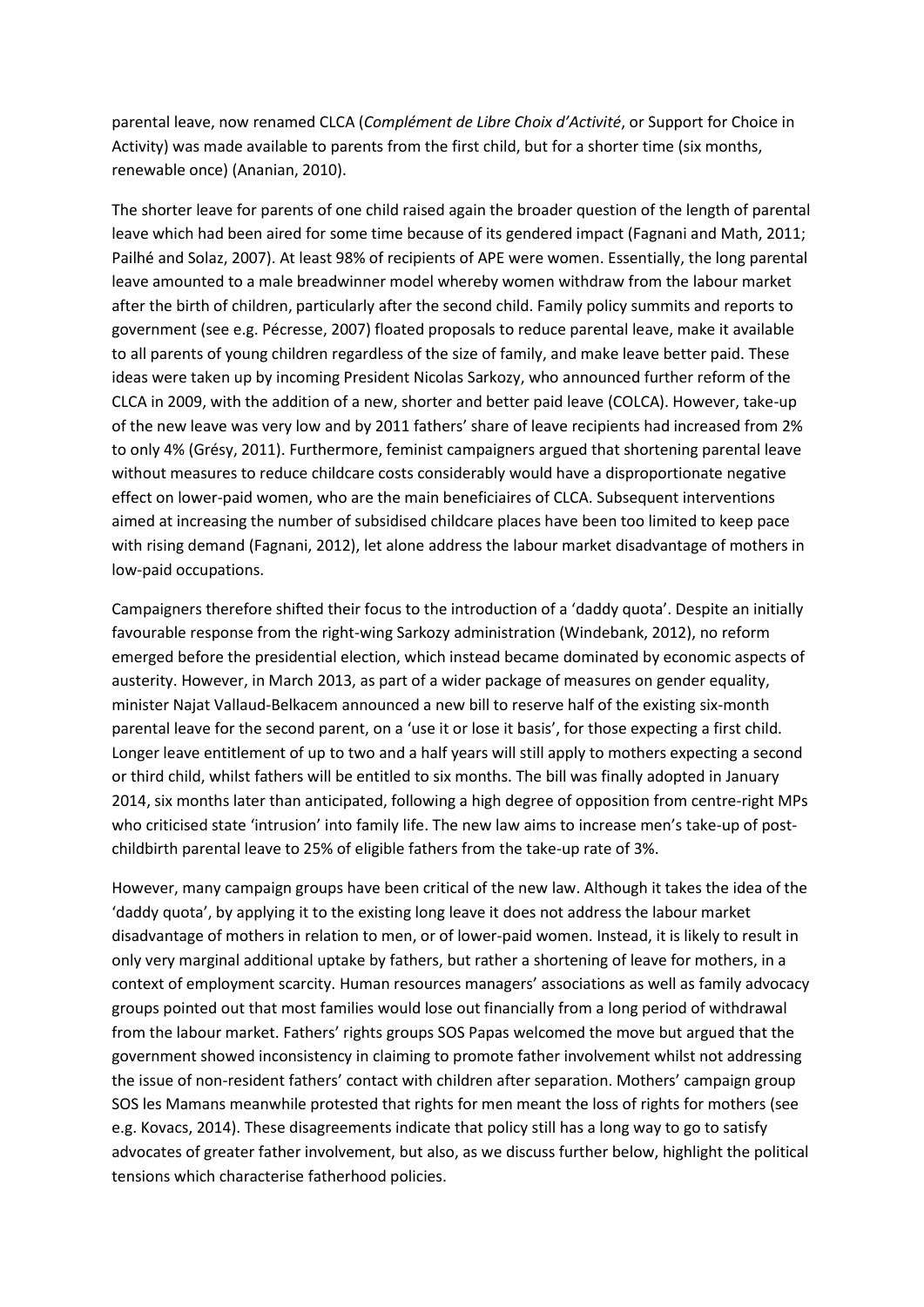#### **4. Conclusion**

This brief review of the decade or so after the landmark extension of paternity leave in France has revealed divisions between different approaches to family policy and thereby raised questions about what constitutes effective family policy. Most political actors agree that the norm of involved fatherhood is a desirable policy goal, as it is shown to have a positive impact on child development and corresponds to shifts in public opinion towards more gender-egalitarian roles in both employment and family life. However, policy-makers and campaign groups are divided on how to achieve this broad goal and indeed their approaches may be mutually incompatible.

We have focused here on one aspect of gender regimes, that is, measures to support fathers at work and encourage a more balanced division of time between home and the workplace. Our review highlights three key questions about what type of policy works best to encourage take-up by fathers and help to embed a societal norm of involved fatherhood. The first question concerns the extent to which policies need to target men as fathers rather than assuming that gender-neutral measures will be equally beneficial to both mothers and fathers. In the French case, we have argued that the prevalent approach to date has concentrated on employment rights for parents which in practice were taken up overwhelmingly by mothers. The reason for this 'hyper-maternalism' are both cultural and material: the earnings gap between men and women, coupled with the gap between replacement rates and average earnings, mean that in practice parental leave is used disproportionately by low-income women. This in turn reinforces societal assumptions about the gendered nature of care.

Rights aimed specifically at men such as paternity leave and 'obligatory' fatherhood measures such as 'daddy quotas' therefore increase fathers' sense of entitlement and can have wider symbolic significance in helping to breach an excessively maternalistic policy tradition. In the French case, paternity leave of around two weeks has now become an accepted norm. Recent discussion about how to strengthen this entitlement indicates that there is scope to extend the length as long as replacement rates are increased. Paternity leave can therefore contribute to a long, slow process of change but forms only a part of it. Parental leave shared between two parents with sufficient flexibility to respond to individual household needs also forms part of a package of fatherhood policies, with the potential to encourage greater paternal involvement as the child grows up (Moss, 2013).

However, the French case raises a second question which has also emerged in other countries where proposals for splitting leave entitlements between the parents are made (see e.g. Brandth, 2012, on Norway), that is, how new entitlements for fathers can be negotiated without mothers feeling that they have lost rights correspondingly. This question reflects some division within feminist thought between gender-egalitarian and female-centred strategies. It may be that such tensions need to be worked through as part of the longer-term process of change. However, they could also jeopardise the process of change if attention is not also paid to addressing women's labour market disadvantage relative to men by action, for example by state investment in childcare, measures to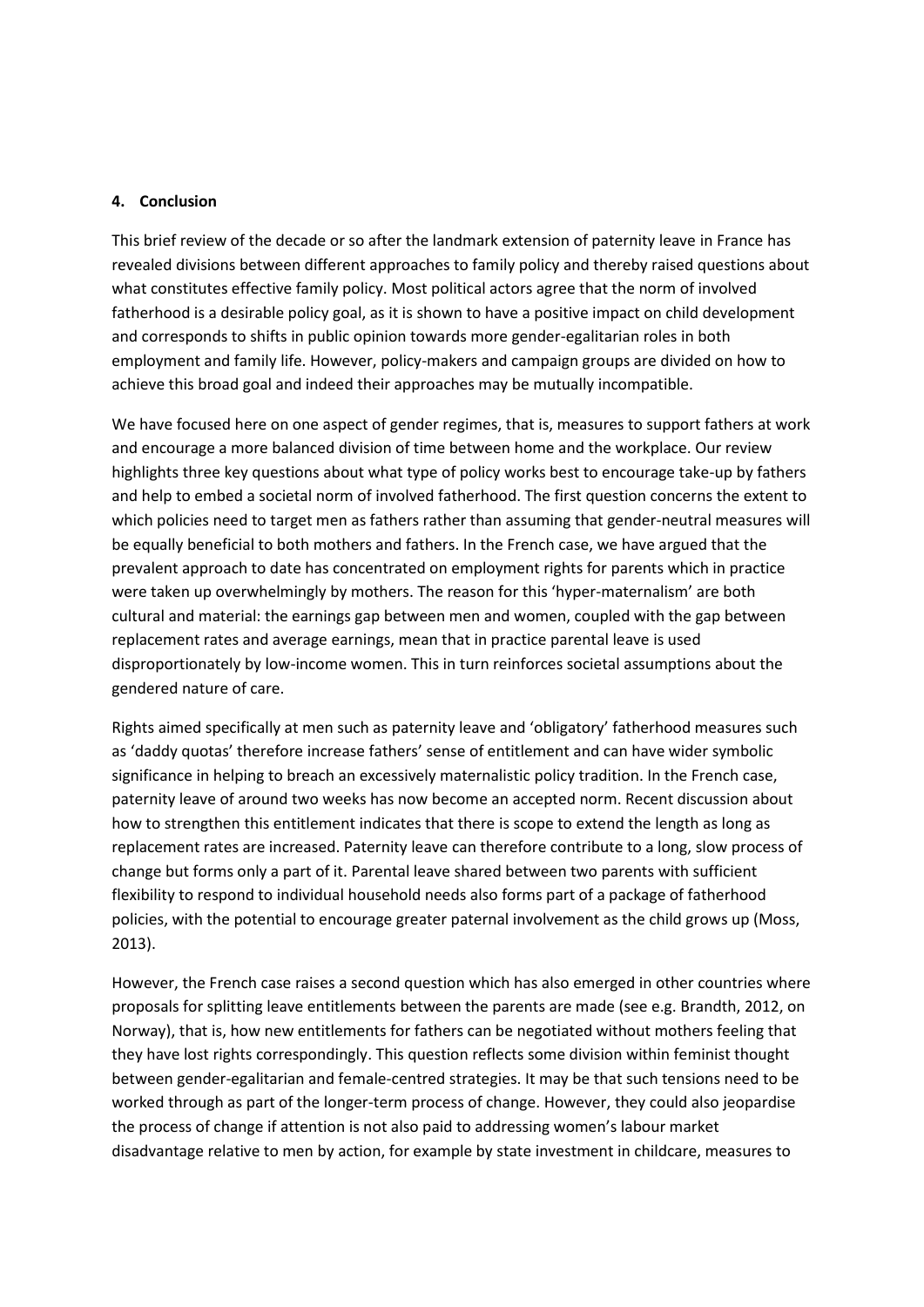protect low-paid employment, and training and other measures to enhance women's labour market opportunities.

The third question relates to the extent to which the societal norm of involved fatherhood is diffused by specific measures, and whether they need to form part of a wider package or coherent overarching strategy. In the British case, for example, it has been argued that fatherhood policy was significantly boosted under New Labour but also weakened by the inconsistency of an approach which emphasised fathers' obligations (in particular, their financial obligations) more strongly than their rights (Lewis, 2002). Similarly, in France, fathers' rights groups argue that an imbalance still exists between the discourse of 'shared parenting' (*co-parentalité*)and the proportion of childcare orders granted to mothers rather than fathers after couple separation. They express disappointment that the current government's emphasis on raising fathers' take-up of parental leave has not also led it (yet) to review shared parenting arrangements after separation: a working group reported in 2014 that such a review would be timely but failed to make specific recommendations.

These questions confirm the idea of an 'unfinished revolution' in French family policy whereby the traditional association between care and motherhood has been breached but not fundamentally changed. They suggest that the process has not halted but will continue incrementally and in small steps, in line with change to date. The tensions in family policy are themselves part of the process of change and have the potential to enlarge the space for men's agency, whether individually or collectively. Moreover, there are increasing signs of shifts in public attitudes. Surveys published at the end of 2013 indicated very high levels of support for shared parental leave arrangements (89% according to Ifop, 2012).

As noted, shared residence arrangements constitute a minority of cases but the number is growing, and the arrangements are gaining a wider cultural acceptance. After couple separation, children lived mostly or solely with their mother in 73.5% of cases in 2010, but this figure had decreased from 80% in 2003. In almost ten per cent of cases, children live mainly or solely with their father, with the remaining fifteen per cent or so in shared care arrangements (Boisson and Wisnia-Weill, 2012). The proportion of French men saying that having children is necessary for their own fulfilment has grown and is now the same as for women (around 60%) (Boisson and Wisnia-Weill, 2012). Genderegalitarian attitudes have become more commonplace (see e.g. Mainguené, 2011), undermining the traditionally gendered norms of female caring (see e.g. Crompton and Lyonette, 2006). Younger men consistently display more desire to spend time on childcare, supporting the idea of longer-term change which will intensify as each generation reaches prime working age.

The combined pressures from fathers for stronger rights and from feminist campaigners for a more equal sharing of work and family responsibilities are therefore likely to intensify and to highlight the growing contradiction between the policy norm of shared care and the limited policy outputs to date.

#### **References**

Ananian, S. (2010) 'L'activité des mères de jeunes enfants depuis la mise en place du complément de libre choix d'activité', *Études et Résultats de la DREES*, no.726, 1-8pp.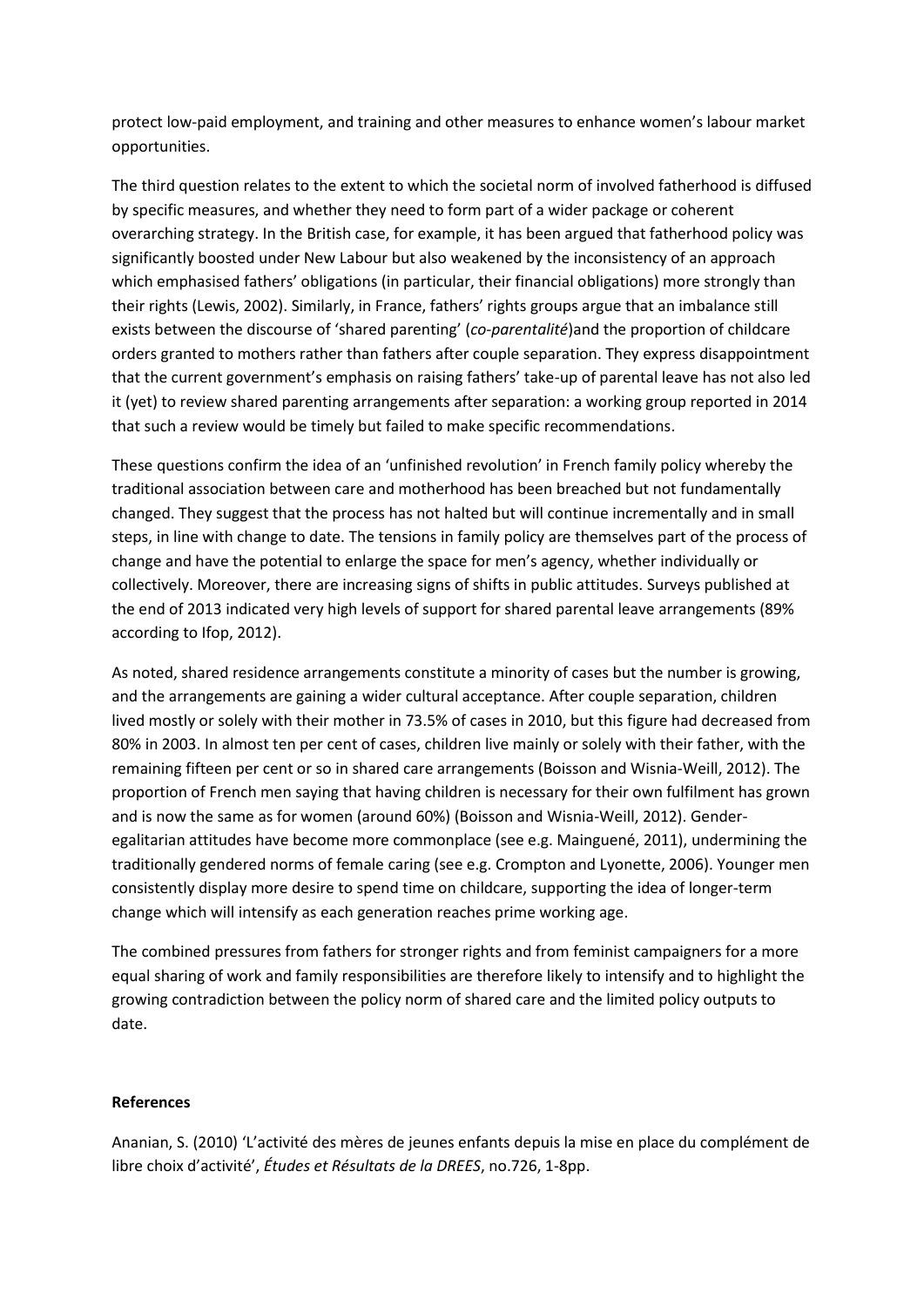Ballarin, J. (2012) *Parentalité et égalité professionnelle hommes- femmes: comment impliquer les hommes?* Report to the Secretary of State for the Family, Paris.

Boisson, M. and Wisnia-Weill, V. (2012) 'Désunion parentale', *Note d'analyse du Centre d'Analyse Stratégique*, 16pp.

Brandth, B. (2012) 'Emotional dimensions of fathering and work-family boundaries', in P. McDonald and E. Jeanes (eds) *Men, wage work and family*, London and New York: Routledge.

Brighouse, H. and Wright, E. O. (2009) 'Strong gender egalitarianism', in J. C. Gornick and M. K. Meyers (eds) *Gender equality. Transforming family divisions of labor*, London/New York: Verso.

Castelain-Meunier, C. (2005) *Les métamorphoses du masculin*. Paris: Presses Universitaires de France.

Commaille, J. (2001) 'Famille: entre émancipation et protection sociale', *Sciences Humaines*, 115 (4) : 30-55.

Cook, L. P. and Baxter, J. (2010) '"Families" in institutional context: comparing institutional effects across western societies', *Journal of Marriage and Family*, 72 (3): 516-536.

Crompton, R. and Lyonette, C. (2006) 'Work-life balance in Europe', *Acta Sociologica*, 49 (4): 379- 393.

DREES (Direction des Recherches, des Études et des Statistiques) (2005) 'Congé de paternité', *Études et Résultats*, no.44.

Duvander, A-Z., Lappegard, T. and Andersson, G. (2010) 'Family leave and fertility: Fathers' and mothers' use of parental leave and continued childbearing in Norway and Sweden', *Journal of European Social Policy*, 20 (1): 45–57.

Ellingsvæter, A. L. (2010) 'Feminist policies and feminist conflicts: daddy's care or mother's milk?,' in J. Scott, R. Crompton and C. Lyonette (eds) *Gender inequalities in the 21st century*, Cheltenham: Edward Elgar.

Esping-Andersen, G. (2009) *The Incomplete Revolution: Adapting to Women's New Roles*, Cambridge: Polity Press.

Fagnani, J. (2012) 'Recent reforms in childcare and family policies in France and Germany: what was at stake?' *Children and Youth Services Review*, 34 (3): 509-516.

Ferragina, E. and Seeleib-Kaiser, M. (2013) 'Determinants of a silent (r)evolution: Understanding the expansion of family policy in rich OECD countries', unpublished paper for Council of European Studies conference, Amsterdam, 27 June (this paper is cited with the permission of the authors).

Fagnani, J. and Math, A. (2011) 'The predicament of childcare policy in France: what is at stake?' *Journal of Contemporary European Studies*, 19 (4): 517-541.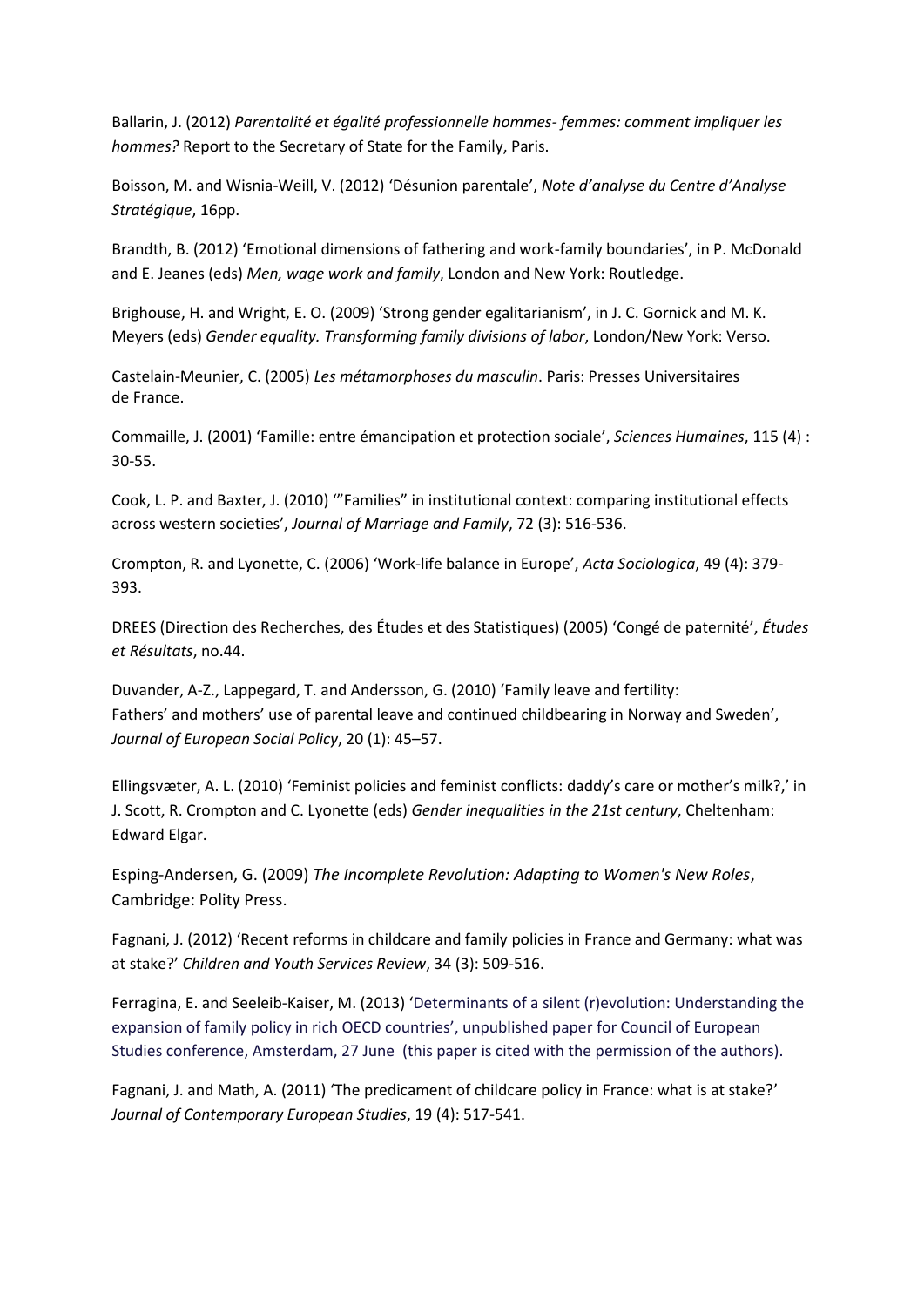Gershuny, J., Goodwin, M. and Jones, S. (1994) 'The domestic labour revolution', in M. Anderson, F. Bechhofer and J. Gershuny (eds) *The social and political economy of the household*, Oxford: Oxford University Press.

Gornick, J. and Meyers, M. (2008) 'Creating gender egalitarian societies: an agenda for reform', *Politics & Society,* 36 (3): 313–49.

Gregory, A. and Milner, S. (2008) 'Fatherhood regimes in France and UK', *Community, Work and Family*, 11 (1): 61-85.

Gregory, A. and Milner, S. (2011) 'Fathers and work-life balance in France and the UK', *International Journal of Social Policy*, 31 (1-2): 31-54.

Gregory, A. and Milner, S. (2012a) 'What's new about fatherhood?' *Men and Masculinities,* 14 (5): 588-606.

Gregory, A. and Milner, S. (2012b) 'Men's work life choices: supporting fathers at work in France and Britain', in P. McDonald and E. Jeanes (eds), *Men, Wage Work and Family*, London, New York: Routledge.

Grésy, B. (2011) *L'égal accès des femmes et des hommes aux responsabilités familiales et professionnelles*, Rapport au Ministère de la Solidarité et de la Cohésion Sociale, Paris.

Hobson, B. (2014) 'Introduction: capabilities and agency for worklife balance', in B. Hobson (ed.) *Worklife balance. The agency and capabilities gap*, Oxford: Oxford University Press.

Hobson, B. et Martin, D. (2002) 'Introduction', in B. Hobson (ed.) *Making men into fathers. Men, masculinities and the social politics of fatherhood*, Cambridge : Cambridge University Press.

Ifop (2011) *Les Français et le congé paternité*, Paris: Ifop.

Kovacs, S. (2014) *La réforme du congé parental n'enchante pas les associations*, Le Figaro, 21 January.

Lewis, J. (2002) 'The problem of men: policy and behaviour in Britain', in B. Hobson (ed.) *Making men into fathers. Men, masculinities and the social politics of fatherhood*, Cambridge : Cambridge University Press.

Lewis, J. (2006) *Children, changing families and welfare states*. Cheltenham: Edward Elgar.

Levy, J. D. (2005) 'Redeploying the state: liberalization and social policy in France', in W. Streeck and K. Thelen (eds) *Beyond continuity. Institutional change in advanced political economies*, Oxford University Press.

Mainguené, A. (2011) 'Couple, famille, parentalité, travail des femmes', *Insee Première*, no.1339: 4pp.

Mätzke, M. and Ostner, I. (2010) 'Introduction: change and continuity in recent family policies', *Journal of European Social Policy*, 20 (5): 387-398.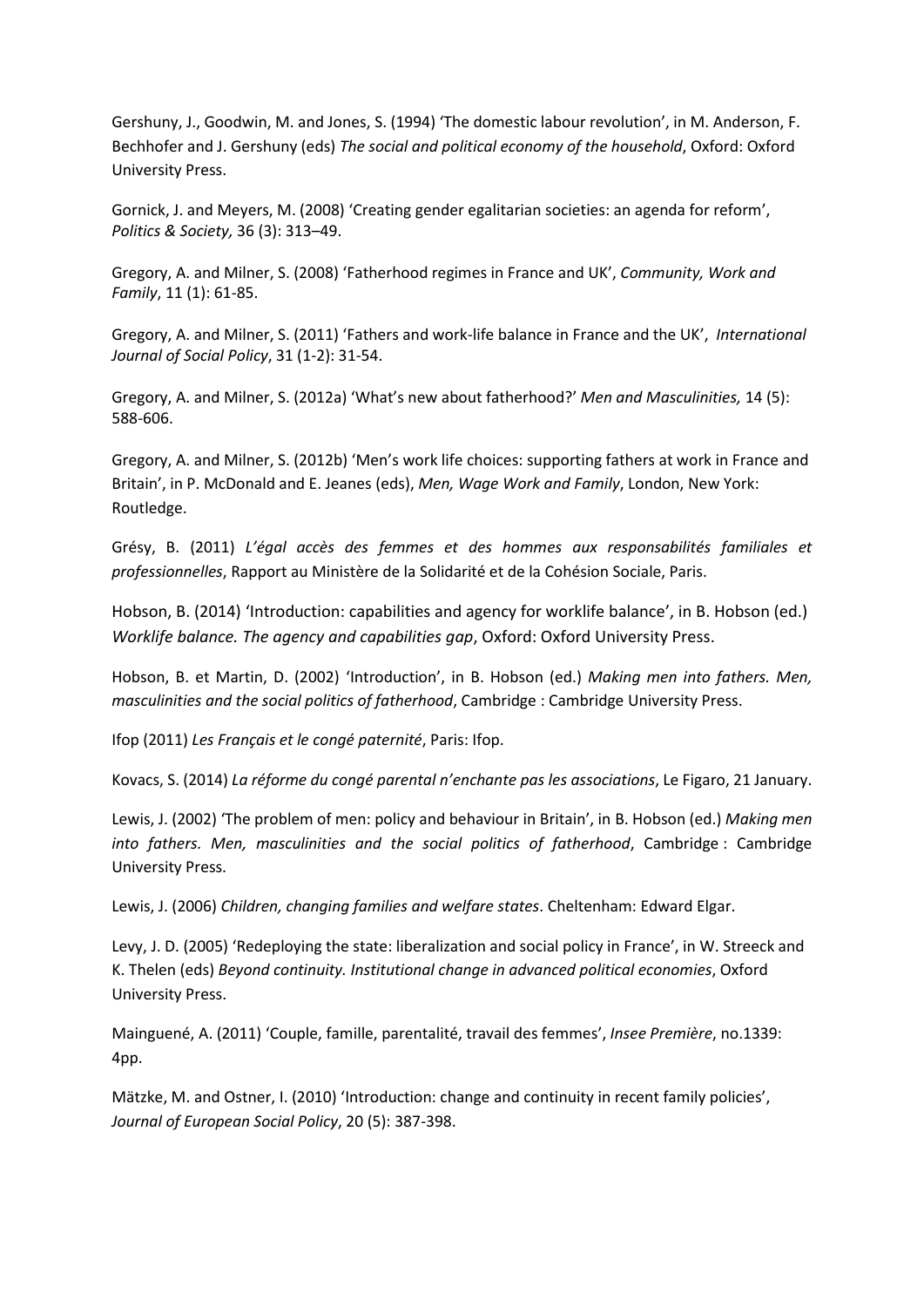Mazur, A. G. (2007) 'Women's policy agencies, women's movements and a shifting political context: towards a gendered republic in France' In J. Outshoorn and J. Kantola (eds) *Changing state feminism*, Basingstoke: Palgrave.

McDonald, P. and Jeanes, E. (2012) 'Introduction: locating men in the work-life nexus', in P. McDonald and E. Jeanes (eds) *Men, wage work and family*, London and New York: Routledge.

Moss, P. (2009) (ed.) *International Review of Leave Policies and Related Research*, 2009, London: University of London Employment Relations Research Series 102.

Moss, P. (ed.) (2013) *International review of leave policies and research*, London: International Network on Leave Policies and Research.

Murray, R. (2012) 'In Hollande's new government, women have half the jobs, but less real power than under Sarkozy', London School of Economics blog (http://blogs.lse.ac.uk/europpblog/2012/05/22/hollande-new-cabinet-women/).

ORSE (Observatoire de la Responsabilité Sociétale des Entreprises) (2010) *Patrons papas: paroles de 10 dirigeants sur la conciliation travail et vie privée*, Paris: ORSE.

ORSE (2013) *Les hommes, sujets et acteurs de l'égalité professionnelle*, Paris: ORSE.

Pailhé, A. and Solaz, A. (2007) 'Inflexions et trajectoires professionnelles des hommes et des femmes après la naissance d'enfants', *Recherches et Prévisions*, no.90: 5-16.

Pak, M. and Zilberman, S. (2013) 'La durée du travail des salariés à temps complet', DARES Analyses, no.047.

Parisot, L. (2011) Aujourd'hui, je suis plus féministe que jamais, *Elle Magazine*, 4 March (available online at ).

Pécresse, V. (2007) *Mieux articuler vie familiale et vie professionnelle. Rapport présenté au Premier ministre*, February.

Pfau-Effinger, B. (2005) 'Culture and welfare state policies', *Journal of Social Policy,* 34 (1), 3-20.

Pfau-Effinger, B. (2012) 'Women's employment in the institutional and cultural context', *International Journal of Sociology and Social Policy*, 32 (9/10): 530-543.

Ray, R., Gornick, J. C. and Schmitt, J. (2010) 'Who cares? Assessing generosity and gender equality in parental leave policy designs in 21 countries', *Journal of European Social Policy*, 20 (3): 196–216.

SPSS (Service Public de la Sécurité Sociale) (2013) *Projet de loi des finances de la Sécurité Sociale. Partie I: Données de cadrage*, Paris: SPSS.

Thévenon, O. and Gauthier, A. H. (2011) 'Family policies in developed countries: a "fertility booster" with side effects', *Community, Work and Family*, 14 (2): 197-216.

Thévenon, O. and Solaz, A. (2013) *Parental leave and labour market outcomes: lessons from 40 years of policies in OECD countries*, Paris: INED, Working Document 199.